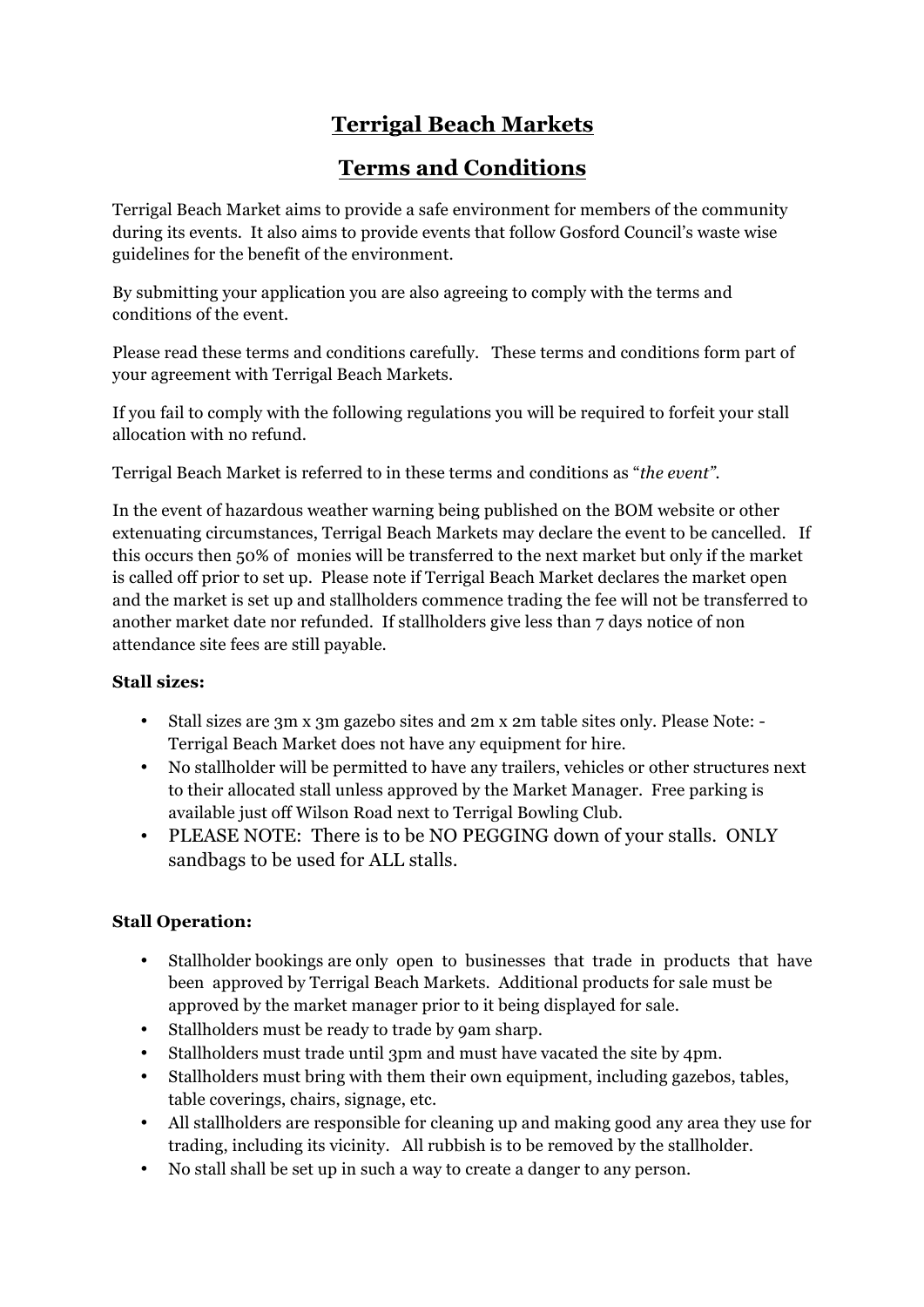• All stallholders must trade from within their stall and are not permitted to set up outside of their stall to display products or signage or to hand out materials. Stallholders and their staff must comply with the instruction of council employees and contractors regarding the location they are to occupy and use of their site.

Stallholder bookings are open to businesses that trade in products that have been approved by Terrigal Beach Market.

Terrigal Beach Markets are open to small businesses selling unique, hand-made or niche products. Commercial businesses with general products and services would not fall into this category, although Terrigal Beach Market will consider sponsorship agreements that involve a presence by the sponsor at the relevant event. Where a stall-holder has additional products for sale, these must be approved by the market manager prior to them being displayed for sale

- Stall Placement: Stall positions are allocated at the discretion of Terrigal Beach Market.
- Terrigal Beach Market reserves the right to refuse any stall application and to terminate a stallholder's participation at any time.

#### **Site Access:**

• Access to the site will be strictly between 6am and 8am on the day of the market. You are permitted to deliver equipment to your designated stall via Terrigal Esplanade. All stall holder vehicles must be removed from Terrigal Esplanade by 8.30am. Vehicles will be permitted back on Terrigal Esplanade street to enable stallholders to pack up from 2.00pm, at the discretion of council staff.

#### **Sub-leasing:**

• Under no circumstances are you permitted to sub-lease your site.

#### **Public Liability Insurance:**

- All stalls participating in the event must supply a current copy of their public liability Insurance to the market manager prior to the event. Terrigal Beach Market does not provide insurance for stallholders.
- No applications will be approved without the necessary insurance.
- Stall holders who have not provided their necessary insurance will not be allowed entry to the event under any circumstances.
- The exhibitor will be liable for any damage to property or person caused by any act or omission on the part of the exhibitor whilst on site. The exhibitor unconditionally and irrevocably indemnifies the event organiser against any and all damages and losses to persons or property, and all costs and expenses which are incurred by or claimed from the event in relation to the stall holders conduct of the stall at the event.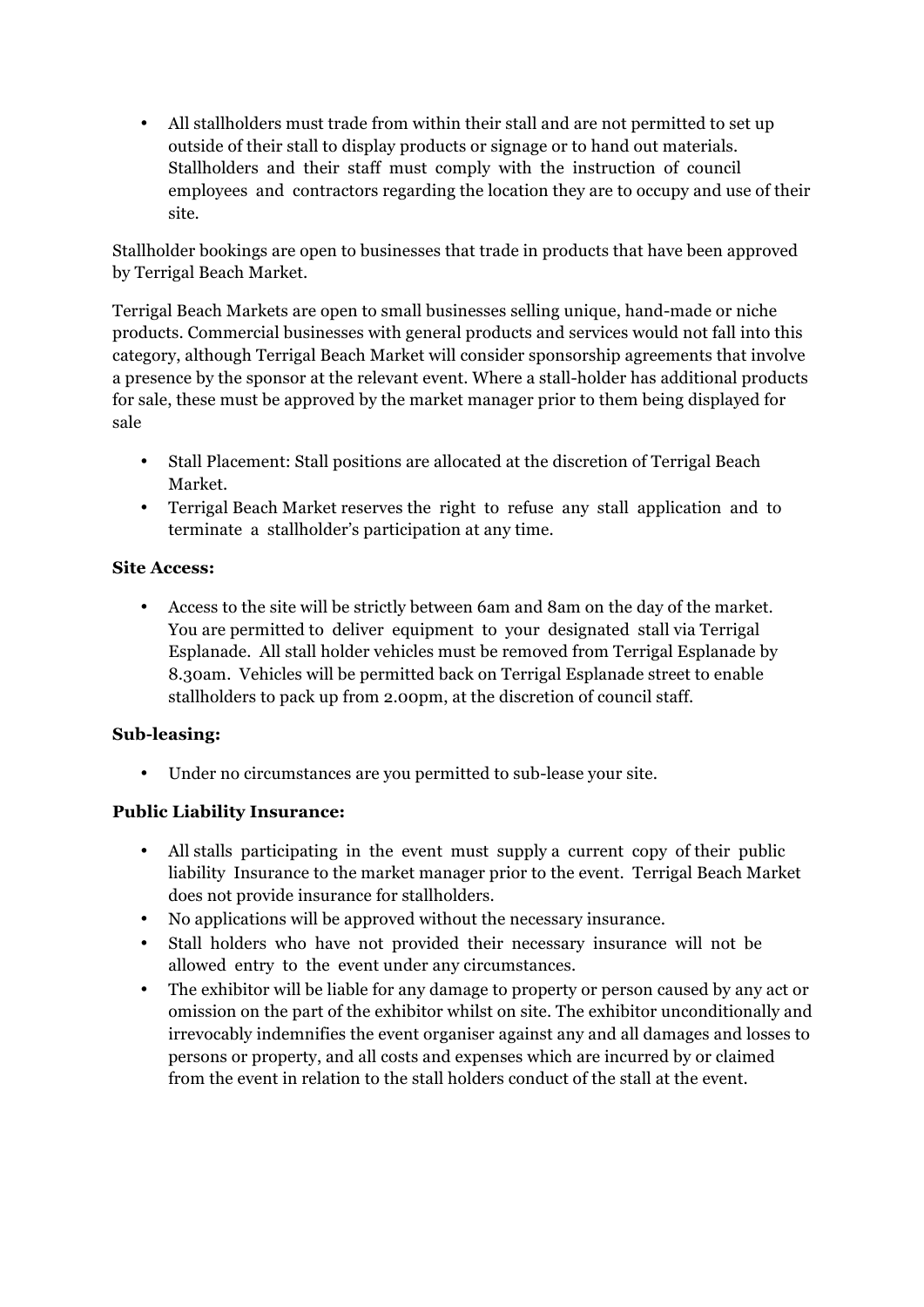#### **Payment:**

Approved stall holders will be invoiced and payment must be received prior to each market.

Non attendance by stallholders on the day of the market without previous notice to the market manager, at least by 7 days prior to the Saturday market are still required to pay the full fee .

#### **Waste and the Environment:**

Bins are provided onsite for members of the general public only. All stallholders are required to remove their own rubbish off site.

#### **Weather**

The Market may operate in varying weather conditions and a Stallholder bears the risk of inclement weather conditions.

The Stallholder is responsible for the supply of covers and other equipment for the purpose of protection in inclement weather conditions.

If the Market proceeds in inclement weather conditions, it is solely at a Stallholder's discretion as to whether the Stallholder will set up, commence, continue trading, cease trading, or pack up on the day. Terrigal Beach Market is not liable for any loss, damage or injury whatsoever resulting from inclement weather conditions or any decision in relation to the continuation or cessation of trade during inclement weather conditions.

#### **OHS**

All stallholders are expected to abide by all safety regulations and requirements to ensure that the event is a safe and OH&S compliant event. You are responsible for the OH&S training of yourself and your staff who are present at the event.

The event organiser reserve the right to ask any party to leave or cease trading at the event where we deem activities to be offensive, dangerous, disruptive or non-compliant with the terms and conditions, Council's Regulations and / or Health Authorities Regulations

#### **Food Vendors**

Stall holders must Comply with the Council / local government / licensing requirements. Stall holders must comply with all State and Commonwealth laws and regulations applicable to the class of product being sold or services being provided

Comply with NSW Food Authority 'The Guidelines for Food Businesses at Temporary Events document'.

Download a copy at

http://www.foodauthority.nsw.gov.au/\_Documents/retail/temp\_events\_guideline.pdf

Must adhere to NSW food service and hygiene standards, including (but not limited to) handwashing facilities, temperature control, cleanliness and labelling.